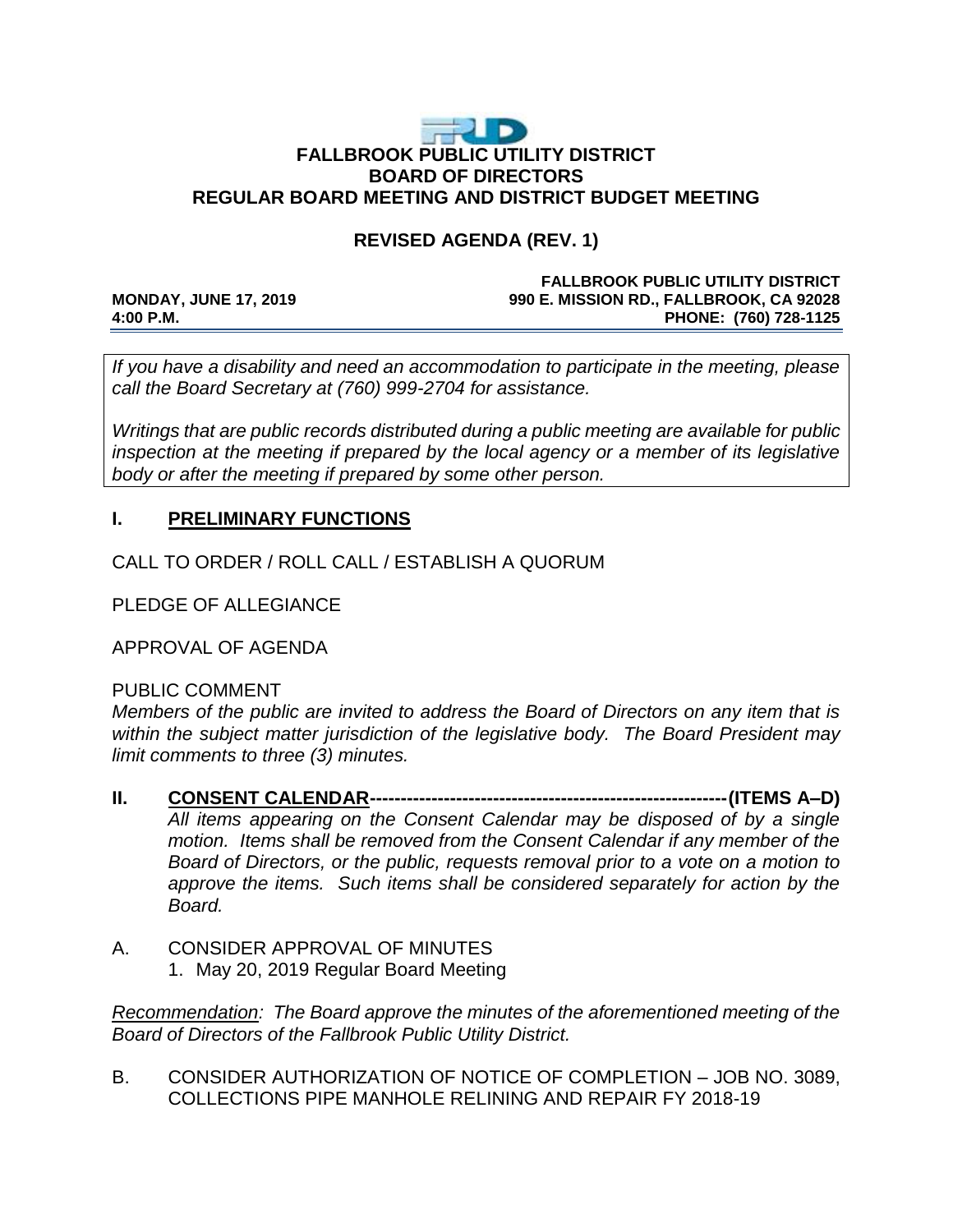*Recommendation: That the Board authorize staff to record the Notice of Completion, as shown in the staff memorandum, with the San Diego County Recorder.* 

C. CONSIDER ADOPTION OF RESOLUTION NO. 4972 PLACING FIXED CHARGE SPECIAL ASSESSMENTS TO ADD DELINQUENT AND UNPAID CHARGES ON THE TAX ROLL

*Recommendation: That the Board adopt Resolution No. 4972 placing fixed charge special assessments to add delinquent and unpaid charges on annual tax roll for 2019- 20 by the San Diego County Treasurer-Tax Collector.* 

D. CONSIDER ADOPTION OF ORDINANCE NO. 344 FIXING WATER STANDBY OR AVAILABILITY CHARGES FOR 2019-20

*Recommendation: The Board adopt Ordinance No. 344 as prepared and authorize the Secretary of the Board of Directors to send a certified copy to the Board of Supervisors of the County of San Diego and Auditor and Controller of the County of San Diego.*

**III. ACTION / DISCUSSION CALENDAR ---------------------------------------(ITEMS E–H)**

#### E. **PROPOSED FISCAL YEAR 2019-20 BUDGET**

REVIEW OF PROPOSED BUDGET AND CONSIDER ADOPTION OF RESOLUTION NO. 4970 ADOPTING THE DISTRICT FISCAL YEAR 2019-20 RECOMMENDED ANNUAL BUDGET AND ADOPTION OF RESOLUTION NO. 4971 AMENDING ARTICLE 21 OF THE ADMINISTRATIVE CODE

*Recommendation: That the Board adopt Resolution No. 4970 adopting the final budget for fiscal year 2019-20 and adopt Resolution No. 4971 amending Article 21 of the Administrative Code to reflect the new RTS charge.* 

F. CONSIDER RENEWAL OF LAND LEASE TO MISSION RESOURCE CONSERVATION DISTRICT FOR THE FALLBROOK COMMUNITY GARDEN

*Recommendation: That the Board authorize the General Manager to execute the lease agreement with Mission Resource Conservation District as proposed.* 

G. CONSIDER APPROVAL OF INTER FUND TRANSFER POLICY

*Recommendation: That the Board approve the Inter Fund Transfer Policy as proposed.* 

H. CONSIDER APPROVAL OF MEMORANDA OF UNDERSTANDING (MOUS) WITH FPUDEA AND FMEA (EFFECTIVE JULY 1, 2019-JUNE 30, 2022); AND APPROVAL OF AMENDED SALARY SCHEDULE (EFFECTIVE JULY 1, 2019) FOR ALL DISTRICT EMPLOYEES EXCEPT THE GENERAL MANAGER BY ADOPTION OF RESOLUTION NO. 4973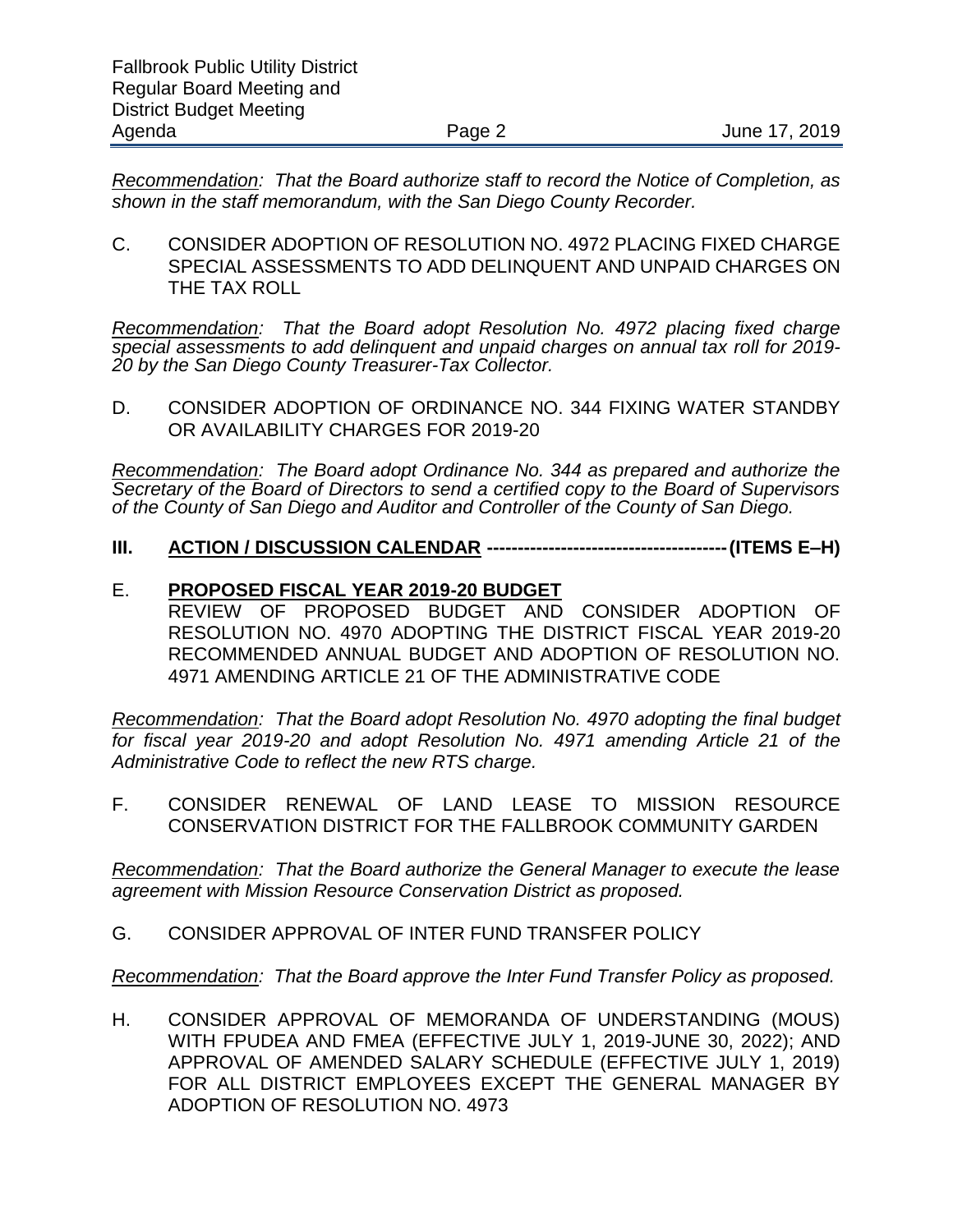*Recommendation: That the Board adopt Resolution No. 4973 approving the Memoranda of Understanding (MOUs) with FPUDEA and FMEA for July 1, 2019-June 30, 2022, and adoption of an amended salary schedule (effective July 1, 2019) for all District employees, except the General Manager.*

## **IV. ORAL/WRITTEN REPORTS-----------------------------------------------------(ITEMS 1–8)**

- 1. General Counsel
- 2. SDCWA Representative Report
- 3. General Manager
	- a. Engineering and Operations Report
- 4. Assistant General Manager/Chief Financial Officer
	- a. Treasurer's Report
	- b. Budget Status Report
	- c. Warrant List
- 5. Public Affairs Specialist
- 6. Notice of Approval of Per Diem for Meetings Attended
- 7. Director Comments/Reports on Meetings Attended
- 8. Miscellaneous

#### ADJOURN TO CLOSED SESSION

- **V. CLOSED SESSION ----------------------------------------------------------------(ITEMS 1–2)**
- 1. CONFERENCE WITH LEGAL COUNSEL ANTICIPATED LITIGATION SIGNIFICANT EXPOSURE TO LITIGATION PER GC § 54956.9 (d)(2)

*One (1) Potential Case*

2. CONFERENCE WITH LABOR NEGOTIATORS PER GC § 54957.6

*Unrepresented Employee: General Manager*

RECONVENE TO OPEN SESSION

REPORT FROM CLOSED SESSION (*As Necessary*)

#### **VI. ADJOURNMENT OF MEETING**